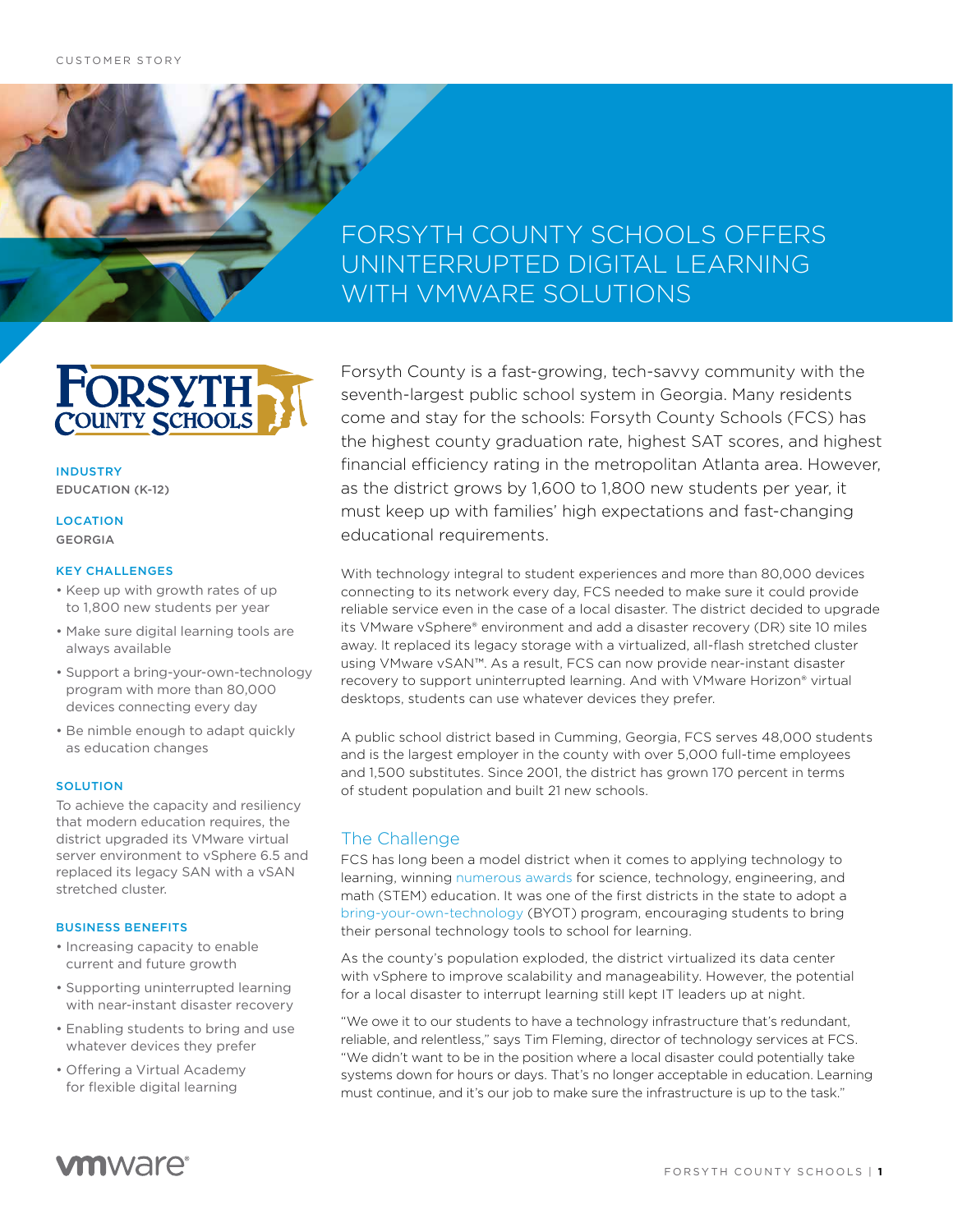"Our vSAN stretched cluster gives us nearly instantaneous failover. If a disaster struck our primary data center, applications and data would still be available. Learning would continue uninterrupted."

TIM FLEMING DIRECTOR OF TECHNOLOGY SERVICES FORSYTH COUNTY SCHOOLS

#### VMWARE FOOTPRINT

- VMware vSphere 6.5 with Operations Management™ Enterprise Plus 6.6.1
- VMware vRealize Operations
- VMware vRealize Log Insight™
- VMware vSAN 6.6
- VMware Horizon 7.0

### APPLICATIONS VIRTUALIZED

- Microsoft Exchange Server
- Microsoft SQL Server
- File/print servers
- Educational applications

#### PLATFORM

• Dell PowerEdge (vSAN ReadyNodes, All Flash)

#### PARTNER

[Technology Integration Group](https://www.tig.com/)

The district also wanted a data center platform that would allow it to adapt quickly as educational requirements change. FCS already offers a Virtual Academy that provides an immersive digital learning environment and is opening an Academy for Innovation that will focus on STEM fields. Students and parents can get updates and interact with the district via the FCS mobile app. As new teaching methods and new ways to apply technology come along, the district needs to be ready to embrace and adopt them.

"To help all students reach their potential, we need flexible technology," says Fleming. "In education, there's always going to be something different coming along tomorrow or next year. If your IT department is rigid and slow to adapt, you're going to be in trouble."

# The Solution

The district turned to Technology Integration Group (TIG), a trusted technology advisor and VMware partner, for advice. TIG recommended a hyper-converged infrastructure using vSAN to build a resilient stretched cluster, giving FCS the ability to quickly fail over virtual servers between two geographically dispersed locations. If either site fails, vSAN uses the storage at the other site. A virtual witness appliance at a third site stores metadata about virtual machine objects, helping to keep datastore components available if the network connection between the two sites is lost.

"TIG explained how moving to vSAN would give us a seamless, vSphere-native architecture that no other storage could provide," says Curt Godwin, network operations coordinator at FCS. "We used a traditional SAN to support our previous vSphere infrastructure, which didn't offer the flexibility we needed for cost-effective DR."

With assistance from TIG, the district deployed a fully active-active, stretched cluster on 20 Dell EMC vSAN ReadyNodes split evenly between its primary data center and a DR facility 10 miles away. Each node is configured with 1TB of RAM and 345TB of storage capacity on solid state drives, providing fast performance in a small footprint. To make the most of all-flash storage, vSAN performs blocklevel deduplication and compression, saving the district more than 13TB of capacity thus far.

"Deduplication, especially with fast flash storage, makes the combination of vSphere 6.5 and vSAN 6.6 extremely compelling and useful," says Godwin. "We've been able to rapidly spin up services that in the past would have taken significant time and money to accommodate, and we have much greater flexibility and redundancy."

TIG helped the district complete the upgrade and migration in one week, and provided ongoing assistance and support. "TIG did an unbelievable job of helping us design and deploy a modern yet cost-effective data center architecture that can scale easily using commodity servers," says Fleming. "That fundamentally changes the level of service we can provide to students, faculty, and staff."

The district uses VMware vRealize® Operations™ to monitor its new infrastructure, gaining valuable insight into capacity and performance. To make its BYOT program even more flexible, the district uses 400 VMware Horizon virtual desktops to enable students to access Windows desktops and cloud applications from Chromebooks or any other device.